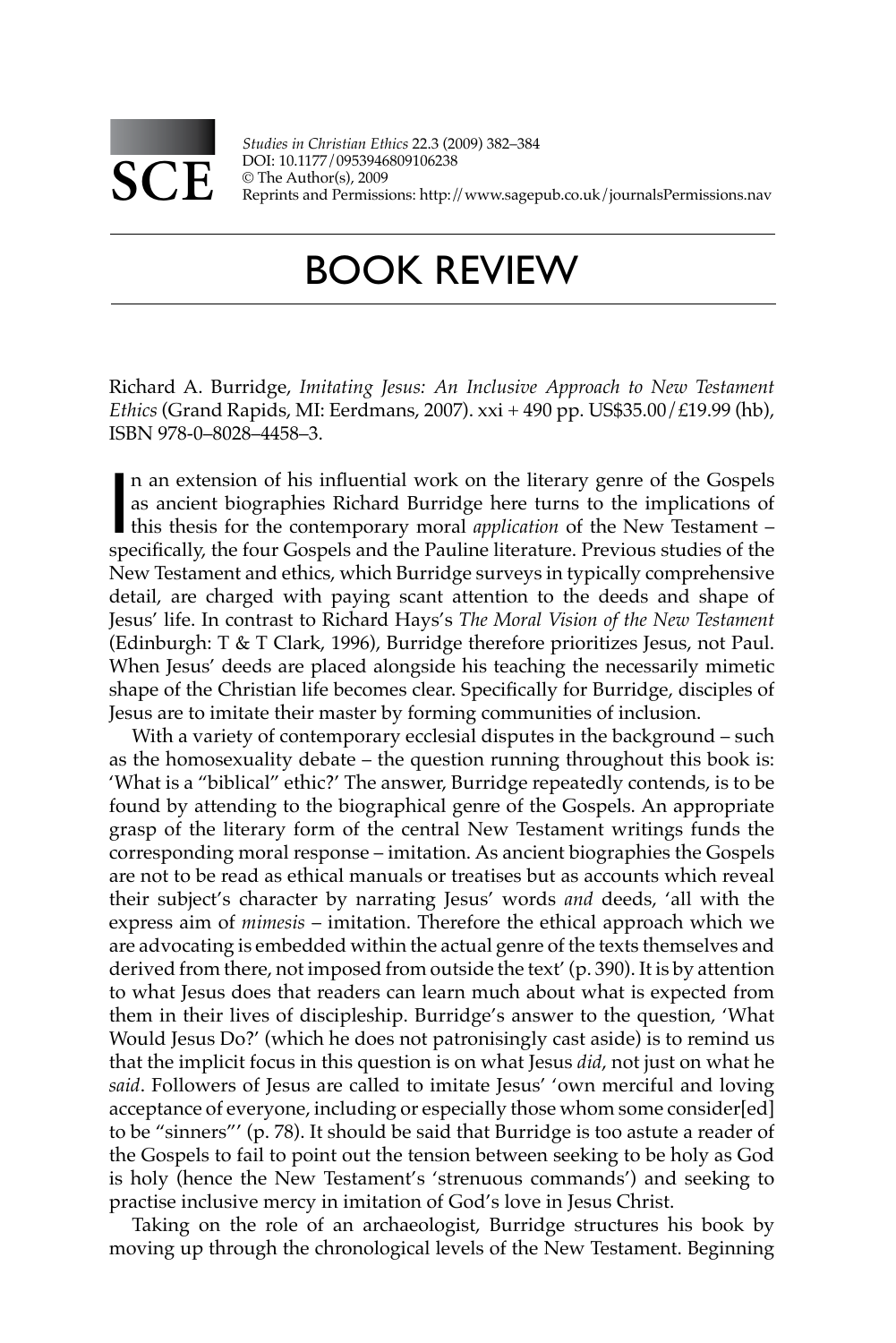with the historical Jesus-event Burridge therefore resolves to 'trace the story forward through the gospels and letters .. . right through to the modern level of the concrete surface' provided by South Africa (p. 21). At the earliest level the historical Jesus keeps our attention trained on one who was radically inclusive in calling sinners into his company, who intensified the law in a number of areas, and whose teaching called for *responsiveness* to the Kingdom of God. Jesus' teaching cannot therefore be isolated from the in-breaking of the reign and rule of God. Nor, in a rebuttal of Richard Hays that reappears throughout the book, is the love Jesus teaches vapid and open to cheap co-option. The love Jesus exhorts his disciples to embody is nothing less than responsiveness to 'the eschatological sovereignty of God' (p. 55).

Space precludes me from paying justice to Burridge's chapters on Paul and the Synoptic Gospels in which he follows a broadly similar pattern of charting what the texts have to say about Christology, eschatology, love and the law, certain specific ethical issues, and finally imitation of Christ. These chapters are impressively wide-ranging, locate the Christological centre of gravity in the individual writings, and yet reveal the distinctive strains of each text. Burridge's appeal that we must attend to Jesus' deeds pays especial dividends in his reading of the Gospel of John, where he responds convincingly to accusations that the Fourth Gospel is ethically barren or uninterested in engaging with outsiders. Those who throw this charge in the direction of the Fourth Gospel are invited to look again and see the ethical *implications* of the divine love made flesh. The narration of Jesus as one who sought outsiders such as the Samaritan woman and who loved the world to the point of the cross has a determined mimetic purpose, namely that we as readers 'should follow Jesus' example of selfsacrificial love within a mixed community of others who are also responding to his call and reaching out to his world' (p. 346).

Many readers may well find the final chapter of the book the most exciting (if sobering). Here Burridge takes the New Testament into the recent history of South Africa where apartheid was given strong biblical justification. Examining four common approaches to appropriating the Bible for contemporary ethical behaviour (based respectively on rules; principles; examples and paradigms; and the overall worldview of the text), Burridge shows how each of these approaches could be appealed to by pro- and anti-apartheid sides in their attempts to show that they were being 'biblical'. Charting a fifth way, Burridge looks to the importance of reading the Bible in an inclusive community open to outsiders. Fellowships open to the voice of outsiders will be protected from repeating the sinful reading practices evidenced by South African churches (and universities) during the apartheid era. Such contextual Bible reading that listened to the protests of 'ordinary' readers was one practice precisely not carried out by pro-apartheid theology which could have protected the country from inhumane readings. The emphasis on contextual reading, recently championed by those like Gerald West, is a realization that 'to be truly biblical is to be inclusive in any community which wants to follow and imitate Jesus' (p. 409).

Richard Burridge begins his book by saying that he wants to provide more than a mere survey of the various ethical perspectives of the New Testament authors. Does he succeed? Some readers may be frustrated by the extent to